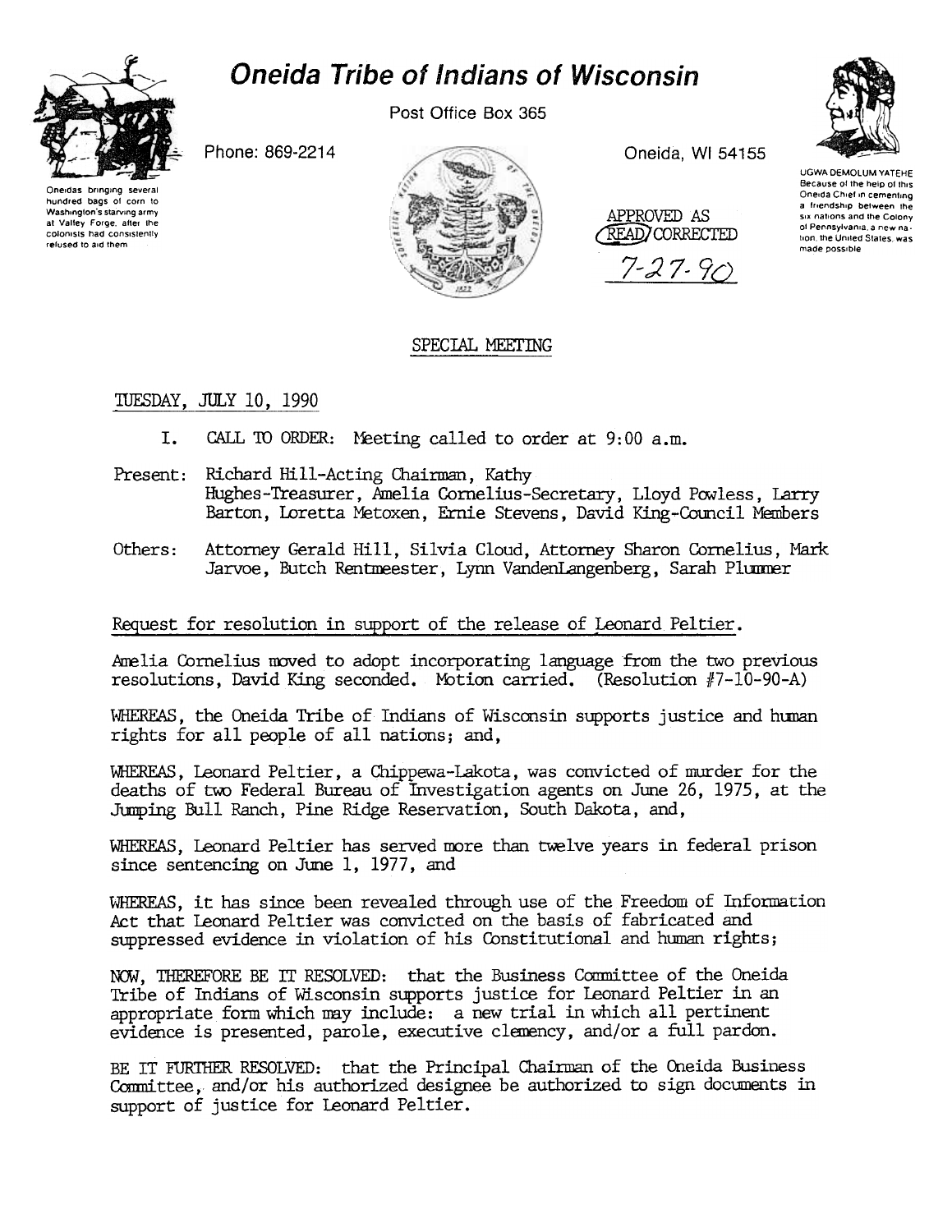ONEIDA TRIBE OF INDIANS OF WISCONSTN SPECIAL MEETING - JULY 10, 1990 Page 2

Litigation Budget Requirements for July - September 1990.

Extension of Jerry M. Hill Contract Extension of New World Resources Contract New Contract for Comprehensive Management Plan Equipment, travel, printing, phone, misc.

for a total of \$93,950

Present balance in account is \$79,147.

Kathy Hughes stated for the record she is opposed to this request due to not meeting budget projections and that all other programs and enterprises were asked to do a 10% reduction in their budgets.

Rick Hill recommended that Jerry M. Hill and Chas Wheelock provide the Business Committee with submission of reports.

## Discussion on the GIS funds.

Some are needed for the Wisconsin lands and some for the New York lands.

Lloyd Powless moved to waive the 10% budget deduction for the Litigation budget and that Jerry M. Hill present a new bUdget in the amount of \$79,147 for Friday's regular Business Committee meeting. Ernie Stevens seconded. Motion carried. 2 opposed (Kathy & Amelia).

### Executive Session - Garnishment Hearing

Out of Session

Amelia Cornelius moved to direct Attorney Hill to revise the Garnishment Ordinance to have the School Board be the Hearing Board for school related debts and to incorporate into the Memorandum of Agreement with the School Board. David King seconded. Mbtion carried.

### Summary of Grant/Loan With FmHA

Three main issues to be resolved with FmHA representatives:

- Who will borrow the funds? Tribe or Utilities Committee  $1.$
- Designated collateral  $\frac{2}{3}$ .
- Ability of FmHA to force payment

Utilities Commission is a sub-division of the Tribe and could have a management contract so they could be named as the Borrower. On the Shakopee Reservation the homeowners are billed for maintenance and construction costs, however, the Tribe pays that portion of the bill for construction. Purpose of the Utilities Commission is to protect tribal assets. Repayment of loan will be approximately \$38,000. FmHA timeline is in about 7-10 days to commit to the Tribal project.

Five Minutes Recess